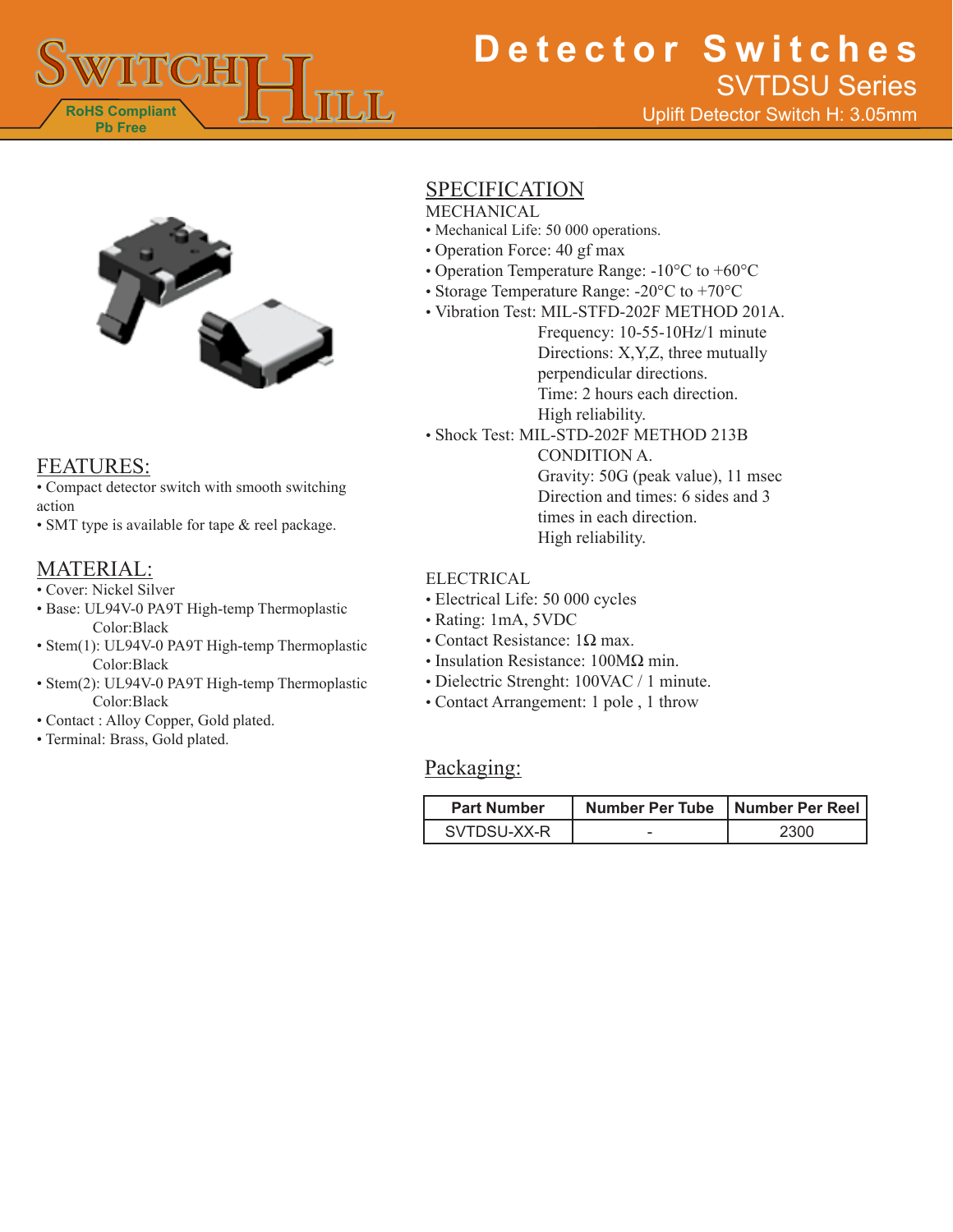

## **Detector Switches** Uplift Detector Switch H: 3.05mm SVTDSU Series

## SVTDSU-PF-R

0.50 [0.0197]

.

 $\dot{\sim}$ 

0.0059  $0.065000059$  $1.65 \pm 0.15$ 

 $0.0394$ ]  $(1.00)$ 

56 0± .30 [0 1. 0 ±34 . 0 110 8]

3 05 0± .30 [ 0 1. 1 ±99 0. 0 811 ]



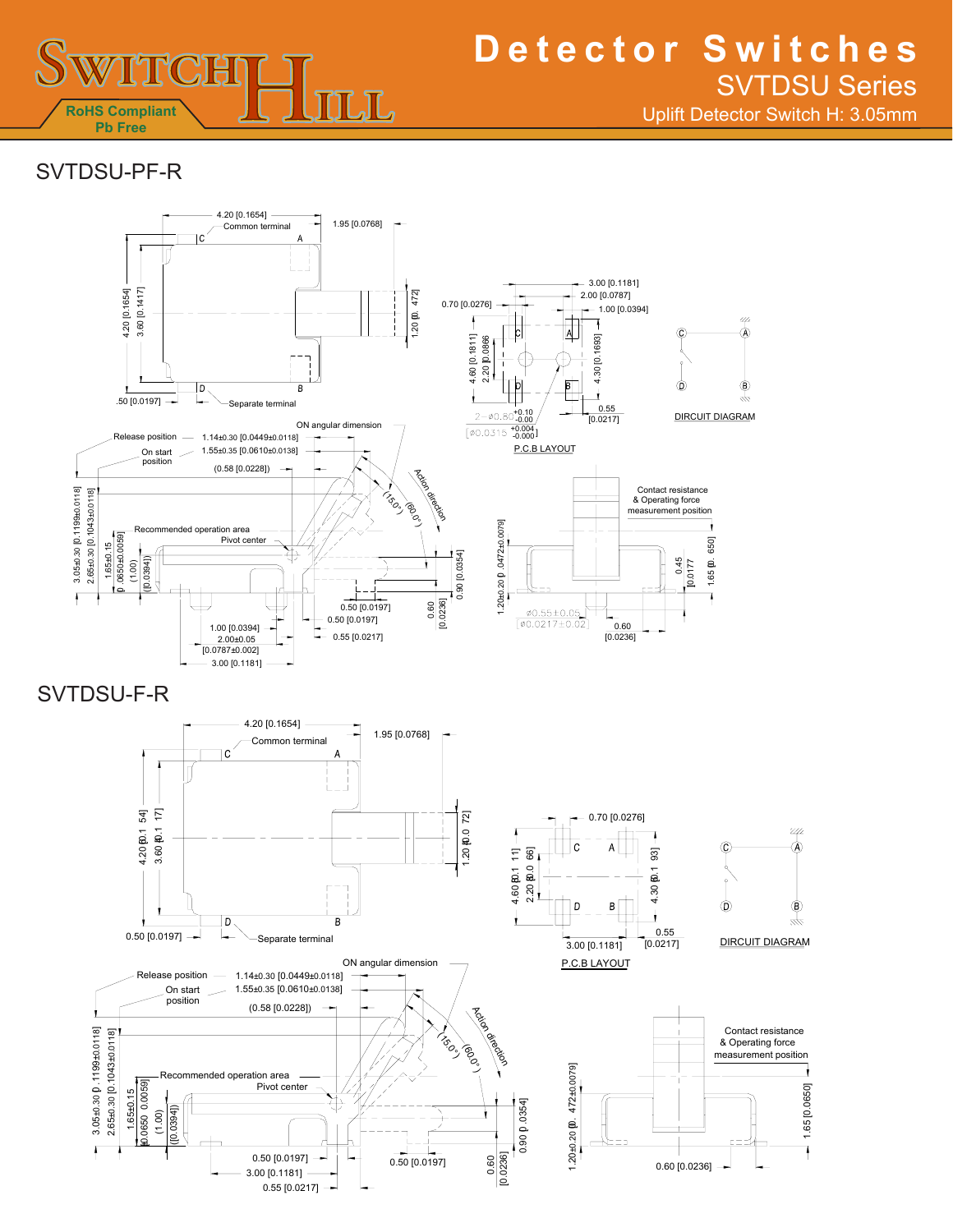

# **Detector Switches** SVTDSU Series

Uplift Detector Switch H: 3.05mm

1.65 [0.0650]

1.65 [0.0650]

 $^{\prime\prime\prime\prime}$ 

## SVTDSU-PB-R



SVTDSU-B-R